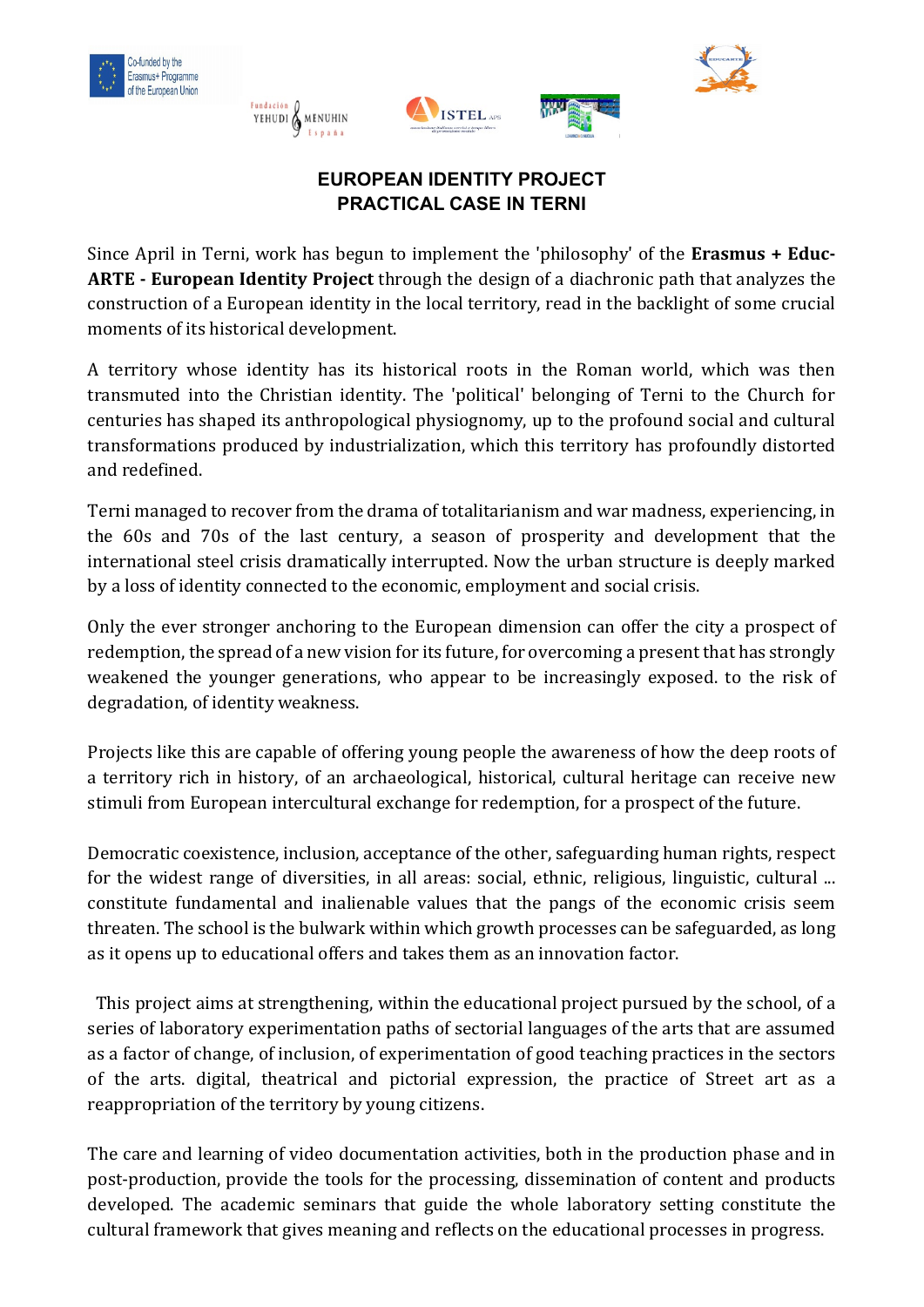From May to October we proceeded to identify the contents of the thematic nuclei, capable of describing the salient moments in the history of Terni, with attention to those that placed it in a European dimension, in a cultural, religious sense, economic ... This work was carried out together with the project coordinators in the schools involved in three meetings held in May, September and October.



The work carried out led to the program relating to Seminars and workshops in the school with the children until May 2022

#### **Progetto Europeo Erasmus+ Educarte en Identidad Europea**

#### **Terni: la costruzione di una identità europea nel controluce di alcuni momenti cruciali del suo sviluppo storico**

**Seminar calendar**

| Data                       | Orario        | Sede BCT             | Evento                                                     |
|----------------------------|---------------|----------------------|------------------------------------------------------------|
| Mercoledì 3 Novembre 2021  | 15.30 / 18.30 | Sala Videoconferenze | Seminario di formazione                                    |
| Venerdi 12 Novembre 2021   | 16,00 / 18,30 | Sala Videoconferenze | Incontro con relatori dei Seminari tematici                |
| Lunedi 29 Novembre 2021    | 15.30 / 18.30 | Caffè Letterario     | Presentazione Progetto alla Città<br>1° seminario tematico |
| Giovedì 16 Dicembre 2021   | 15.30 / 18.30 | Sala Videoconferenze | 2° seminario tematico                                      |
| Martedì 18 Gennaio 2022    | 15.30 / 18.30 | Sala Videoconferenze | 3° seminario tematico                                      |
| Martedì 15 Febbraio 2022   | 9.30 /13.00   | Sala Videoconferenze | <b>MEETING INTERNAZIONALE</b>                              |
| Martedì 15 Febbraio 2022   | 15.30 / 18.30 | Caffè Letterario     | <b>MEETING</b><br><b>INTERNAZIONALE</b>                    |
| Mercoledì 16 Febbraio 2022 | 9.30 /13.00   | Sala Videoconferenze | <b>MEETING INTERNAZIONALE</b>                              |
| Mercoledì 16 Marzo 2022    | 15.30 / 18.30 | Sala Videoconferenze | 4° Seminario Tematico                                      |
| Giovedì 21<br>Aprile 2022  | 15.30 / 18.30 | Sala Videoconferenze | 5° seminario Tematico                                      |
| Giovedì 12<br>Maggio 2022  | 15.30 / 18.30 | Caffè Letterario     | Resoconto progettuale                                      |

## **EDUC-ARTE EN IDENTIDAD EUROPEA MADRID COMUNIDAD DE MADRID INTERCAMBIO DE BUENAS PRÁCTICAS**

Planning Schedule Laboratory activities

#### Leonardo Da Vinci **Casa di Casa di Casa di Casa di Casa di Casa di Casa di Casa di Casa di Casa di Casa di Cas**

| $1^{\circ}$ | Lunedì<br>6 Dic. | Martedì<br>14 Dic. | Mercol.<br>26 Gen. | Giovedì<br>3 Feb. | Venerdì<br>25 feb. | $1^{\circ}$ | Lunedì<br>13 Dic. | Martedì<br>21 Dic. | Mercol.<br>2 Feb. | Giovedì<br>24 Feb. | Venerdì<br>4 Marzo |
|-------------|------------------|--------------------|--------------------|-------------------|--------------------|-------------|-------------------|--------------------|-------------------|--------------------|--------------------|
|             |                  |                    |                    |                   |                    |             |                   |                    |                   |                    |                    |
|             |                  |                    |                    |                   |                    |             |                   |                    |                   |                    |                    |
|             | Pittura          | Pittura            | Pittura            | Pittura           | Pittura            |             | Pittura           | Pittura            | Pittura           | Pittura            | Pittura            |
|             | Teatro           | Teatro             | Teatro             | Teatro            | Teatro             |             | Teatro            | Teatro             | Teatro            | Teatro             | Teatro             |
|             | Street A.        | Street A.          | Street A.          | Street A.         | Street A.          |             | Street A.         | Street A.          | Street A.         | Street A.          | Street A.          |
|             | Video Pr.        | Video Pr.          | Video Pr.          | Video Pr.         | Video Pr.          |             | Video Pr.         | Video Pr.          | Video Pr.         | Video Pr.          | Video Pr.          |
|             | Post Pr.         | Post Pr.           | Post Pr.           | Post Pr.          | Post Pr.           |             | Post Pr.          | Post Pr.           | Post Pr.          | Post Pr.           | Post Pr.           |
|             |                  |                    |                    |                   |                    |             |                   |                    |                   |                    |                    |
|             |                  |                    |                    |                   |                    |             |                   |                    |                   |                    |                    |
| $2^{\circ}$ | Teatro           | Teatro             | Teatro             | Teatro            | Teatro             | $2^{\circ}$ | Teatro            | Teatro             | Teatro            | Teatro             | Teatro             |
|             | Video Pr.        | Video Pr.          | Video Pr.          | Video Pr.         | Video Pr.          |             | Video Pr.         | Video Pr.          | Video Pr.         | Video Pr.          | Video Pr.          |
|             | Post Pr.         | Post Pr.           | Post Pr.           | Post Pr.          | Post Pr.           |             | Post Pr.          | Post Pr.           | Post Pr.          | Post Pr.           | Post Pr.           |
|             | Street A.        | Street A.          | Street A.          | Street A.         | Street A.          |             | Street A.         | Street A.          | Street A.         | Street A.          | Street A.          |
|             | Pittura          | Pittura            | Pittura            | Pittura           | Pittura            |             | Pittura           | Pittura            | Pittura           | Pittura            | Pittura            |
|             |                  |                    |                    |                   |                    |             |                   |                    |                   |                    |                    |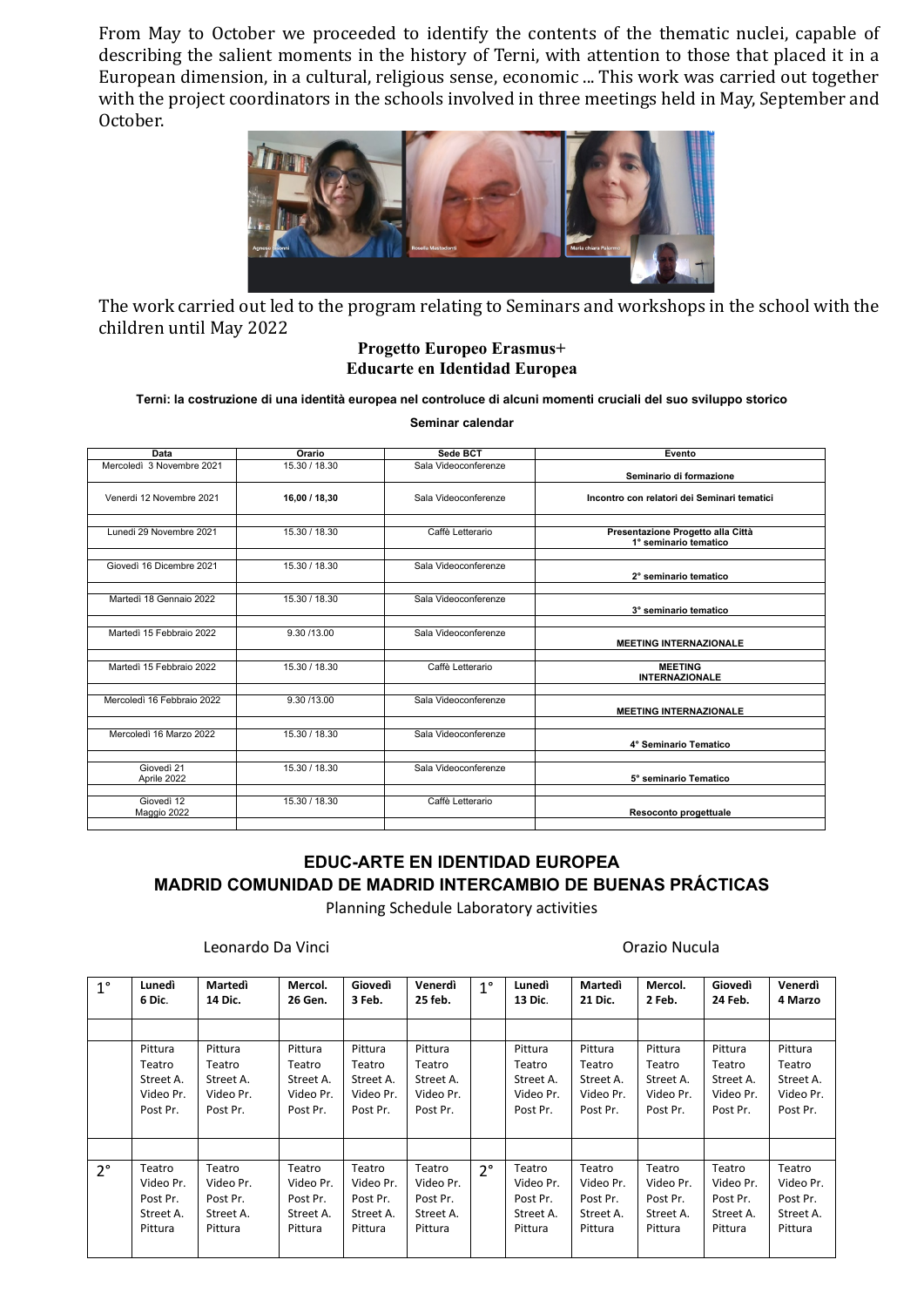# Segment 1 (already carried out on November 3, 2021)

- a) Seminar synthesizing the seminar contents (focusing on single thematic segments) with the articulation of the laboratory activities, aimed at putting into place workshops consistent with the thematic contents
- b) Work unit for training the trainers involved in the entirety of project activities
- c) Definition of training/educational objectives and project outcomes



# Segment 2 (will be held on November 29, 2021)

- a) *Interamna Nahars*: anthropization of the valley between rivers; the Roman town at the crossroads of the north-south axis towards Rome and east-west between the Adriatic and Tyrrhenian seas
- b) Valentino, bishop of Terni; relations with Rome during the phase of the rise of Christianity



- a) Terni, the crossroad of real and ideal 'paths', in the expansion phase of the new Christian spirituality personified by Francesco di Assisi
- b) The beautiful but tragic mystical adventure of the young boys born in the small ancient villages surrounding Terni. They were the first witnesses of the Minoriti Ordine and traveled as far as Morocco to preach the Gospel, even to the point of martyrdom.
- c) The young proto-martyrs also won over to Franciscanism a young Portuguese Augustinian priest of Lisbon, just ordained in Coimbra, who will be venerated as Antonio of Padua. Thanks to the Diocese of Coimbra (where the friars were buried in 1220) the relics of the five Franciscan Proto-martyrs have returned to rest on Terni soil

#### **Segment 4**

a) Terni, medieval towered town, flourishing in crafts and commerce and the long period of turbulence linked to internal struggles, until 1540, when the Umbrian territory became part of a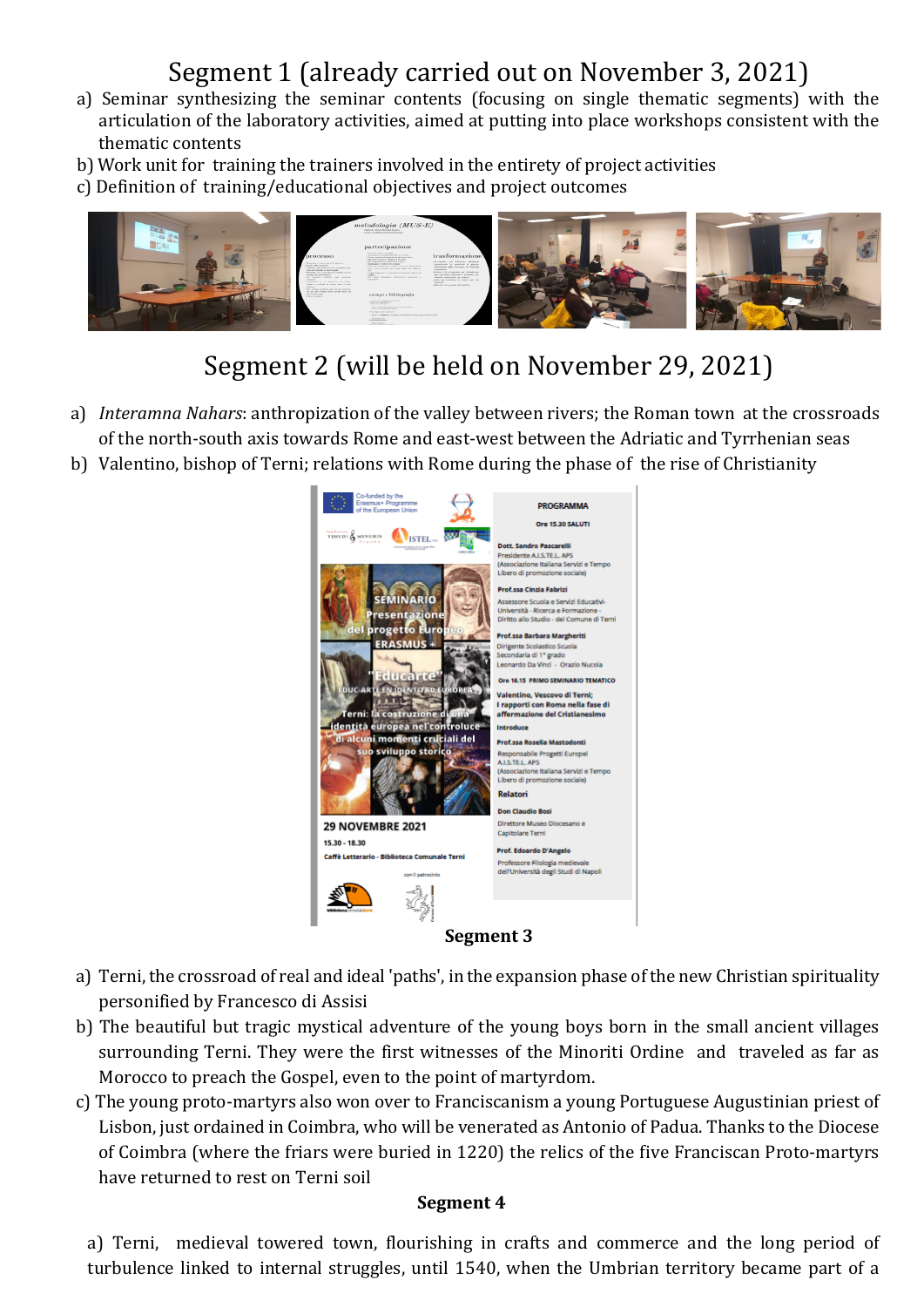larger state structure, becoming domain of the Papal State (which includes the territories from Rome to Ferrara);

b) The Council of Trent (1545/1563) of the Catholic Church, convened to react to the spread of the Protestant reformation in Europe. The Church was dedicated to check the expansion of Martin Luther's doctrine. The outcome was the Catholic reformation, or counter-reform: a powerful and at the same time dramatic set of measures of spiritual, theological and liturgical nature;

c) The seventeenth century represents a phase of political, economic and social crisis in the area, driven by the demographic decline of Terni following epidemics, famines and religious divides that plunged Europe into a series of religious wars. Within this historical context, lies the intense and fascinating story of Caterina, a young girl born in the historic center of the town, who, having made the total choice to live the Carmelite cloistered life, embarked upon an incredible European journey when called to the Imperial Court of Austria. She was sent then to Styria, and eventually north to magical Prague to the foundation of the Carmels, all during a time when the European Imperial lands were at war.

#### **Segment 5**

a) In Europe, in the eighteenth and nineteenth centuries, we witness the establishment of an educational model for young European intellectuals, a model based on knowledge of the precious cultural, artistic, historical and archaeological heritage of the Mediterranean European countries. Hundreds of intellectuals representing the intelligentsia of northern European countries enthusiastically begin to walk a path leading to their cultural, historical, artistic, archaeological and emotional formation, pushing themselves towards the light, the warmth, the beauty southern Europe, on a journey that of course would thake them to traverse our beloved peninsula, many arriving as far as Rome, others reaching Naples, with the bravest arrivinng even further south ... to reach the mythical Greece

b) The Grand Tour, the cultural initiation trip to Italy, included Umbria and in particular the Marmore waterfall as a special destination for this great historical and cultural phenomenon. The site of the Marmore and the bridge of Augustus became a myth, places that absolutely had to be visited by cultured women and men from the Northern European Countries. The 'Enchanted valley' that hosts Terni and its environmental and artistic sourronding was a heritage site of the Grand Tour and plays an important role in the history of the construction of a European identity. The travelers of the Grand Tour, Goethe, Byron, Corot, Turner... who from the 1600s frequented and stayed in Terni to visit the Marmore Falls, were impressed with the beauty of the Terni valley and the magnificent productions of its fertile soil.

## **Segment 6**

a) Between the end of the nineteenth and the beginning of the twentieth century, the rural image of the Terni area was flanked by a new image linked to the industrial development that focuses on the birth of steel mills and arms factory, a development favored by the presence of production sites already active in the region, and in particular by the presence of a hydrographic basin particularly suitable for the exploitation of electricity (powerful hydroelectric plants characterize the territory). Terni becomes the Italian Manchester.

b) The town undergoes profound transformations, related to the late, but strongly impacting industrial revolution that totally changes the urban layout of the medieval, renaissance and seventeenth-century landscape. Working-class neighborhoods arise in the peripheral city . The town is modeled on the large factory whose presence spreads over the ancient Terni, totally modifying its social, anthropological and cultural dynamics.

#### **Segment 7**

a) Identified as an industrial center for war production, enormously strengthened in the phase preceding Italy's entry into the Second World War, Terni was exposed to an incredible number of air raids that have made it one of the most bombed cities in Europe, devastating its urban structure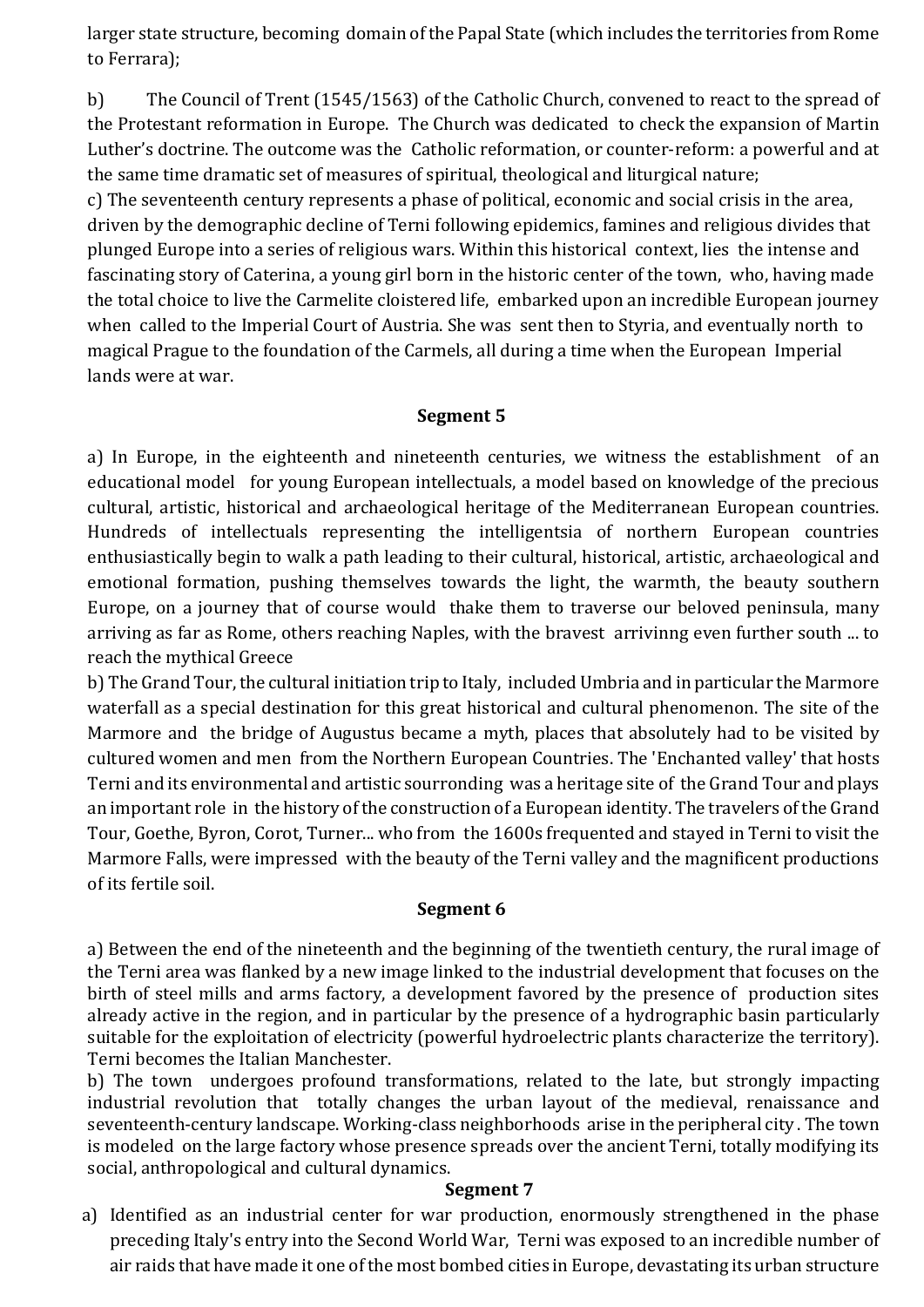b) The Institute for Historical Research on Southern Umbria has strongly wanted the Terni Jewish exhibition: seven centuries of history and the publication of its catalog, reconstructs a significant presence, even if often ignored, intended to provide a fundamental contribution to development of the historical knowledge of our territory

The Jewish presence, even if little known to the general public, is attested in Terni since a fairly ancient time and has accompanied various phases of its development, up to the contemporary age: the exhibition of January-February 2012, through the original documents and reconstructions, and now the publication of this catalog, offer the possibility to a wider public, as well as professional historians, of access to knowledge of this presence, **,** illustrating how even if in a karstic way, this presence has gone through different phases of the economic, social and cultural history of our town, highlighting the composite character of Terni.

The documentation, coming from different funds - present in the Historical Fund of the Municipal Library, State Archives, Diocesan Archives, Terni Special Steel Archives and private collections - and preserved in them, but also dispersed, has been patiently collected and organized, thanks to the studies by Paolo Pellegrini aimed for many years at the reconstruction of events relating to the history of groups and the biography of individuals belonging to the Jewish community. The first exhibition and the catalog today can thus through original documents and historical summaries illustrate how the Jewish presence, albeit in a sometimes karstic way, has gone through different phases of the economic, social and cultural history of our city, in a significant and widespread way over time. . Thus, a further contribution is offered, by historiography, to the deepening of the composite character of Terni since the Middle Ages, a city - that has grown as a result of various migratory processes - not only the best known in contemporary age - with some emphasis called the "Italian Manchester" - which have formed its open and dynamic character.

c) Since the Middle Ages, the town has grown following various migratory processes that accompanied its development, with a significant peak coinciding with the period of strong industrialization, starting from the last twenty years of the nineteenth century, when workers were called to Terni to support the growth of powerful and strategic industrial and hydroelectric sites. This migration forged the city's open and dynamic character up until the arrival of the complex contemporary migration, which also characterized the anthropological face of the town, initiating a strong domand to support multiculturalism and interreligious dialogue. The issue of migration that pervades the contemporary world affected Terni in the phase of industrialization by the immigration of a workforce from other Italian regions to support strong industrial development. The theme has then partially manifested itself, as in every part of Italy, in recent decades in conjunction with the great migratory processes that globalization has accentuated.

d) Terni therefore experiences the richness (not without tensions linked to the difficulty of entering a weak productive structure) of the presence of new immigrants, coming from many countries of Europe and the world, who have created small communities in the town, who live productive multicultural, multi-ethnic, multi-religious relationships with the traditional demographic structure. Umbria, through the dialogue carried out by the 'Spirit of Assisi', represents, on a global level, a beacon for the commitment in the direction of coexistence among peoples.

#### **Segment 8**

a) In the post-war period, Terni experiences an important reconstruction process that affects its urban structure and production system. Steel production expands to retail uses of the products . The nascent chemical industry is also established in Terni with scientific achievements of great importance, Giulio Natta winning the Nobel Prize for his studies on polypropylene, conducted in the Montedison chemical laboratories in Terni.

b) Industrial development is accompanied by a significant economic and social growth of the town. Terni records a progressive demographic increase, the urban structure is expanding enormously.